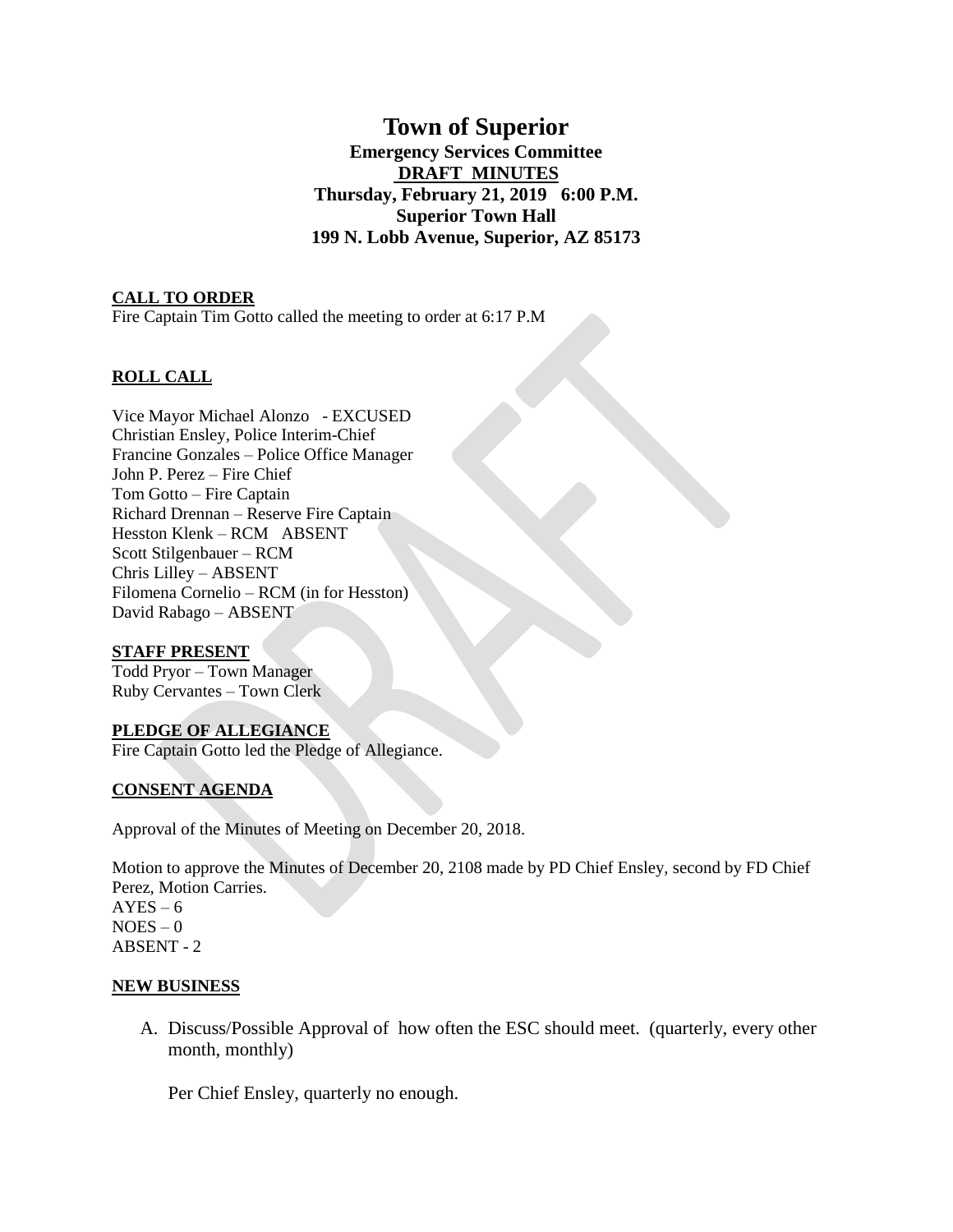Per Scott Stilgenbauer we would lose the momentum of the Committee if we don't have meetings monthly. He would like to keep them monthly. If there are no Agenda Items or New Items, then meeting will be cancelled.

Per Town Manger Pryor and Town Clerk, we have to enforce deadlines for agenda items and supportive material. Also in future have to set up bi-laws.

Motion to keep Emergency Committee Service Meetings monthly made by Scott Stilgenbauer, second by PD Chief Ensley, motion carries.

AYES – 6 Ensley, Gonzalez, Perez, Gotto, Stilgenbauer, Cornelio  $NOES - 0$ ABSENT – 2 Alonzo, Rabago

B. Sub-Committee discussion on the Q4 2018 Drill.

Discussion was held on the Q4 Drill. Chief Ensley stated the drill did well. Drill based on domestic violence criteria. Designed for newer officers. Will get Clerk report on drill. Mr. Stilgenbauer stated on a on response standpoint – no issues. Captain Gotto stated it was a simple drill. No issues.

C. Sub-Committee recap of the Q1 ESA Drill (2/20/2019).

Mr. Stilgenbauer explained this drill was a single injury at the #10 shaft. Dispatch was better- 15 minutes. We are moving in the right direction. Scene safety was great. There was one thing. Door on cage was not closed; 7,000 foot hole. Will get Clerk report on drill.

Captain Gotto stated he would like to see more hands on. (use equipment) Not so much verbal acting. Actually doing patient care. Need more practice.

D. Discussion/Approval of the MOU for AZCART.

Mr. Pryor stated they should get more Agreements like this one. They are out there for Arson, DUI.

Motion to Approve the MOU for AZCART go to Town Council for approval made by Captain Perez, second by Francine Gonzalez, motion carries. AYES – 6 Ensley, Gonzalez, Perez, Gotto, Stilgenbauer, Cornelio  $NOES - 0$ ABSENT – 2 Alonzo, Rabago

E. Discussion on Apache Leap Festival Security.

Chief Ensley stated they had been asked to oversee the Beer Garden during the Apache Leap Festival. Bring in reserves.